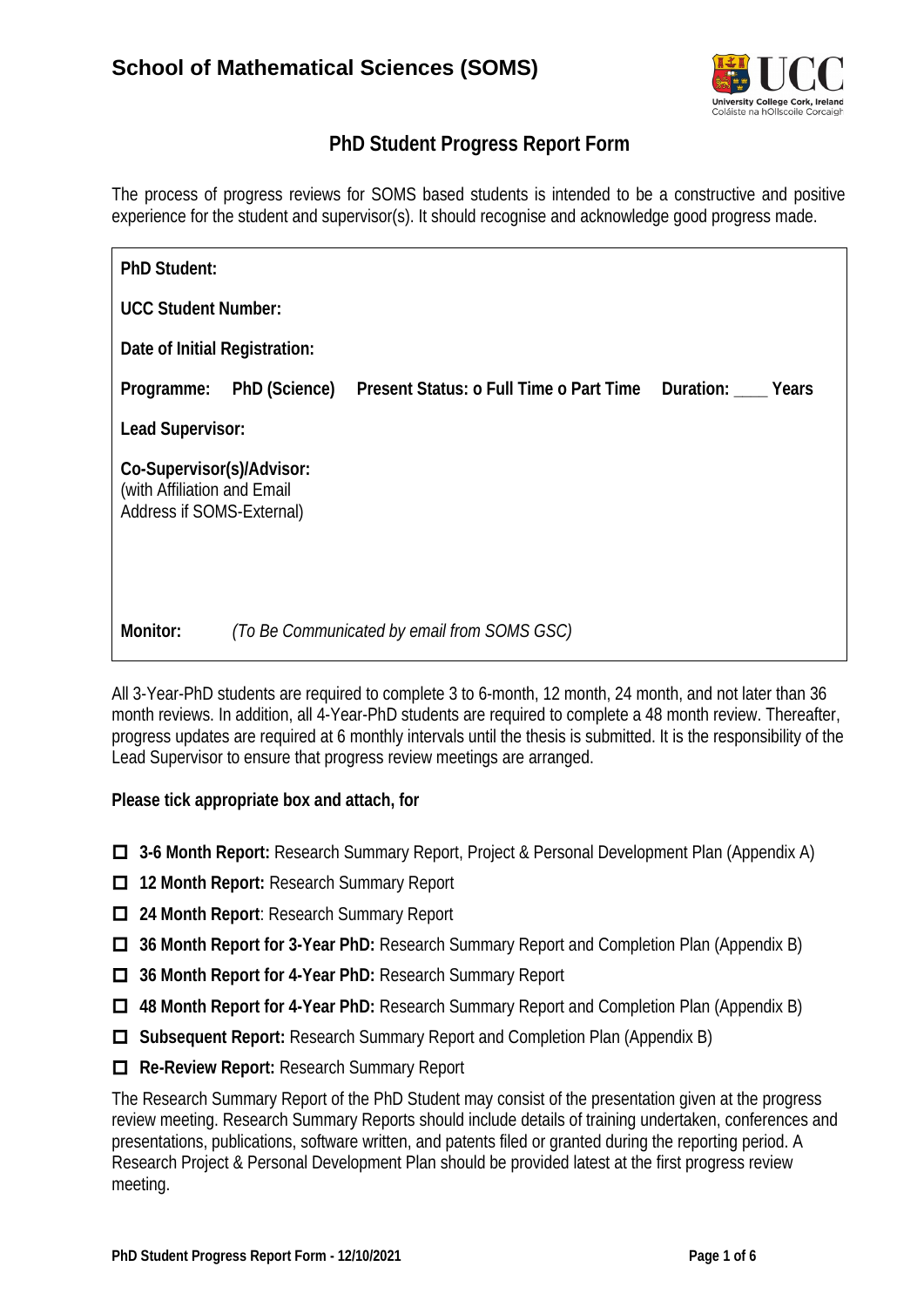# **School of Mathematical Sciences (SOMS)**



#### **Modules (To Be Completed By PhD Student)**

UCC PhD students, registered from October 2013, are required to take a minimum of 15 ECTS as part of the structured PhD requirements. Students should include a printout of their assessed modules from the UCC student portal.

List the modules that you have successfully completed:

List the modules that you are currently taking:

List the modules that you intend to take in the future:

#### **To be completed by the PhD Student prior to progress review meeting:**

|                                         | Satisfactory | <b>Reservations</b> | Unsatisfactory |
|-----------------------------------------|--------------|---------------------|----------------|
| Project planning                        |              |                     |                |
| Frequency of supervision meetings       |              |                     |                |
| Access to facilities (e.g. computers)   |              |                     |                |
| Work Load (Administration/Teaching)     |              |                     |                |
| <b>Comments from PhD Student</b>        |              |                     |                |
| (attach additional sheets as necessary) |              |                     |                |
|                                         |              |                     |                |
|                                         |              |                     |                |
|                                         |              |                     |                |
|                                         |              |                     |                |
|                                         |              |                     |                |
|                                         |              |                     |                |

#### **To be completed by the Supervisor at the progress review meeting:**

|                                             | Satisfactory | Reservations | Unsatisfactory |
|---------------------------------------------|--------------|--------------|----------------|
| Project planning                            |              |              |                |
| Research outputs                            |              |              |                |
| <b>Communication skills</b>                 |              |              |                |
| Work performance                            |              |              |                |
| Frequency of supervision meetings           |              |              |                |
| <b>Access to facilities</b>                 |              |              |                |
| Comments from Supervisor(s) and PhD Student |              |              |                |
| (attach additional sheets as necessary)     |              |              |                |
|                                             |              |              |                |
|                                             |              |              |                |
|                                             |              |              |                |
|                                             |              |              |                |
|                                             |              |              |                |
|                                             |              |              |                |
|                                             |              |              |                |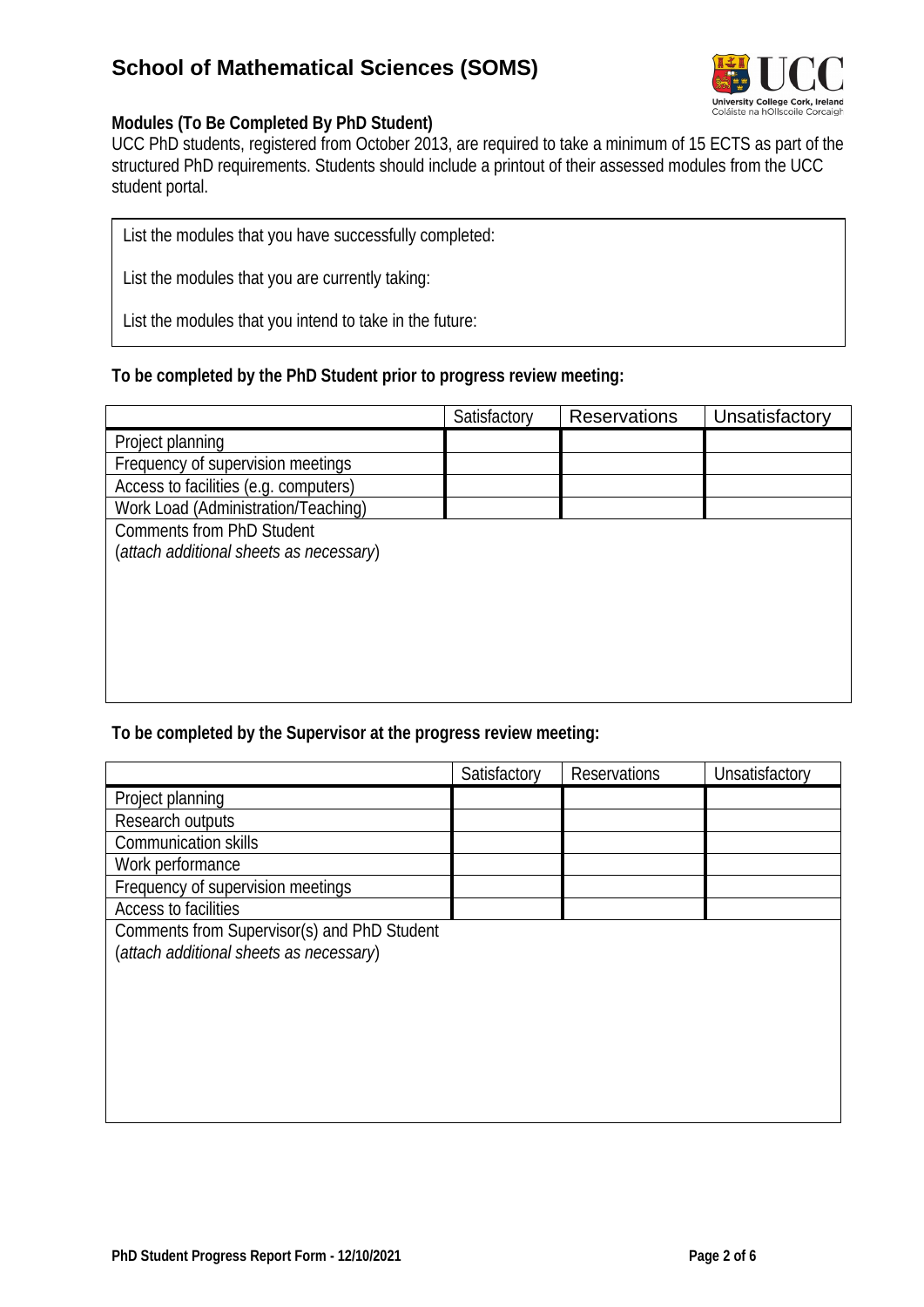

#### **Agreed Outcomes of Progress Review Meeting – To Be Completed by Progress Review Panel**

Please provide a summary of revisions to Project Plan and any training recommended. A summary of actions is required.

(*attach additional sheets as necessary*)

**Recommendations based on the Progress Review Meeting - To be completed by the Monitor at progress review meeting:** *Please tick as appropriate.*

| Progress is good and the student should continue with the current plan                    |  |  |
|-------------------------------------------------------------------------------------------|--|--|
| 2. There are concerns about progress and some actions are required to get the             |  |  |
| research back on track. Progress should be re-reviewed in 3-6 months                      |  |  |
|                                                                                           |  |  |
| If this current review is a re-review, the recommendations of the re-review are:          |  |  |
|                                                                                           |  |  |
| Progress is back on track and the student should continue with the current plan.          |  |  |
| Progress is insufficient to continue on the current programme and it is recommended<br>2. |  |  |
| that the student should change their registration to another programme                    |  |  |
| 3. Progress is insufficient to continue on the current programme and it is recommended    |  |  |
| that the student should deregister.                                                       |  |  |
|                                                                                           |  |  |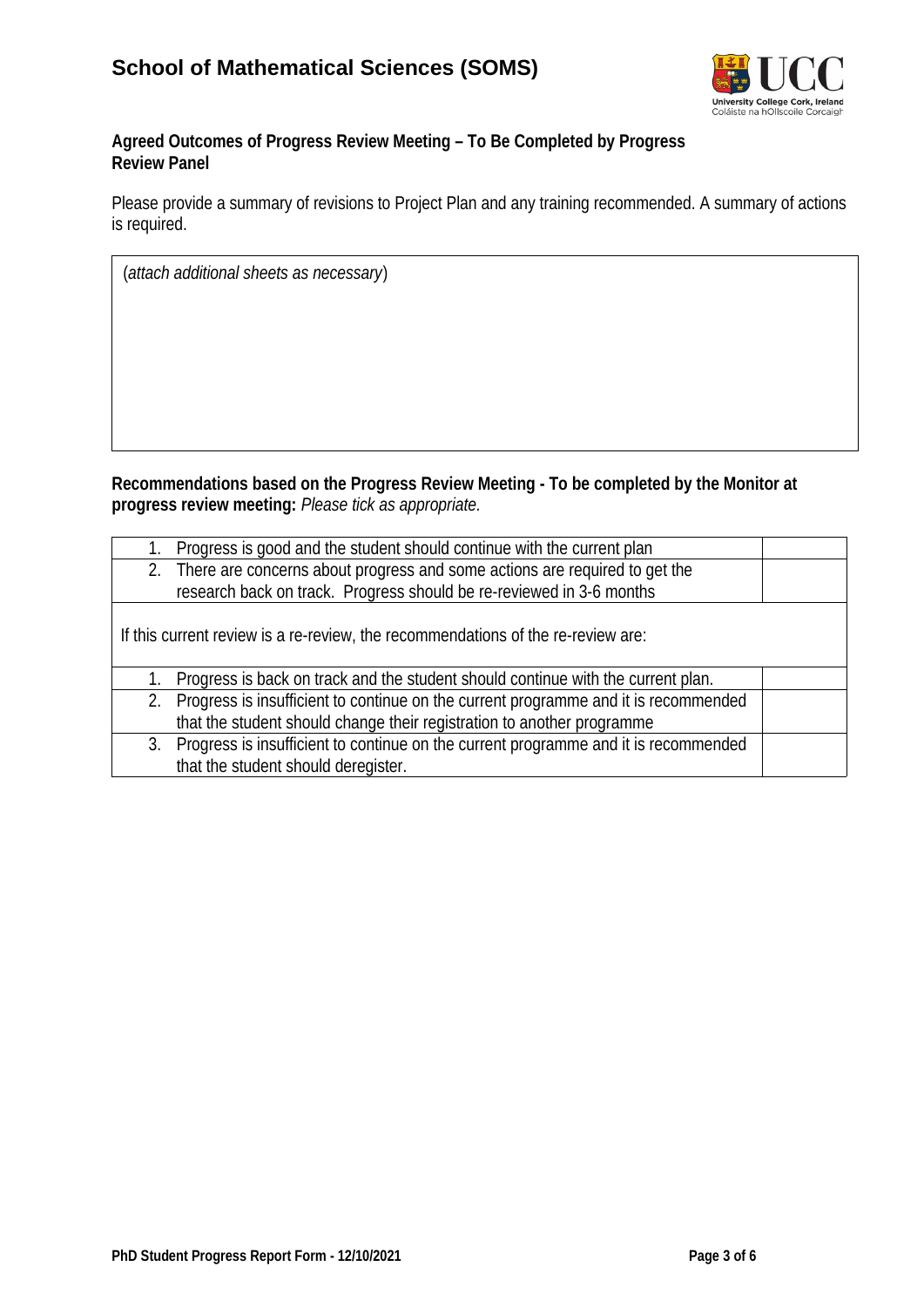#### **Progress Review Panel - Signatures**



| Lead Supervisor:                                                              | Date: |
|-------------------------------------------------------------------------------|-------|
| Co-Supervisor(s)/Advisor:                                                     | Date: |
|                                                                               | Date: |
| Re-Review only: Academic member of<br><b>SOMS Graduate Studies Committee:</b> | Date: |
| Monitor:                                                                      | Date: |

At the periodic progress review meetings, Lead Supervisor and Co-Supervisor(s)/Advisor and Monitor (and in case of Re-Reviews an academic member of SOMS Graduate Studies Committee) sign the progress report. The Student will subsequently review the report and sign prior to submission. Any issues arising should be further discussed with a member of the SOMS Graduate Studies Committee.

I confirm that I have read the above actions and recommendations of the Progress Review Panel, and will forward a PDF version of this PhD Student Progress Report Form (with signatures), along with my Research Summary Report (in form of the presentation given at the progress review meeting) to:

somsgs-reports@ucc.ie

PhD Student: **Example 20** and 20 and 20 and 20 and 20 and 20 and 20 and 20 and 20 and 20 and 20 and 20 and 20 and 20 and 20 and 20 and 20 and 20 and 20 and 20 and 20 and 20 and 20 and 20 and 20 and 20 and 20 and 20 and 20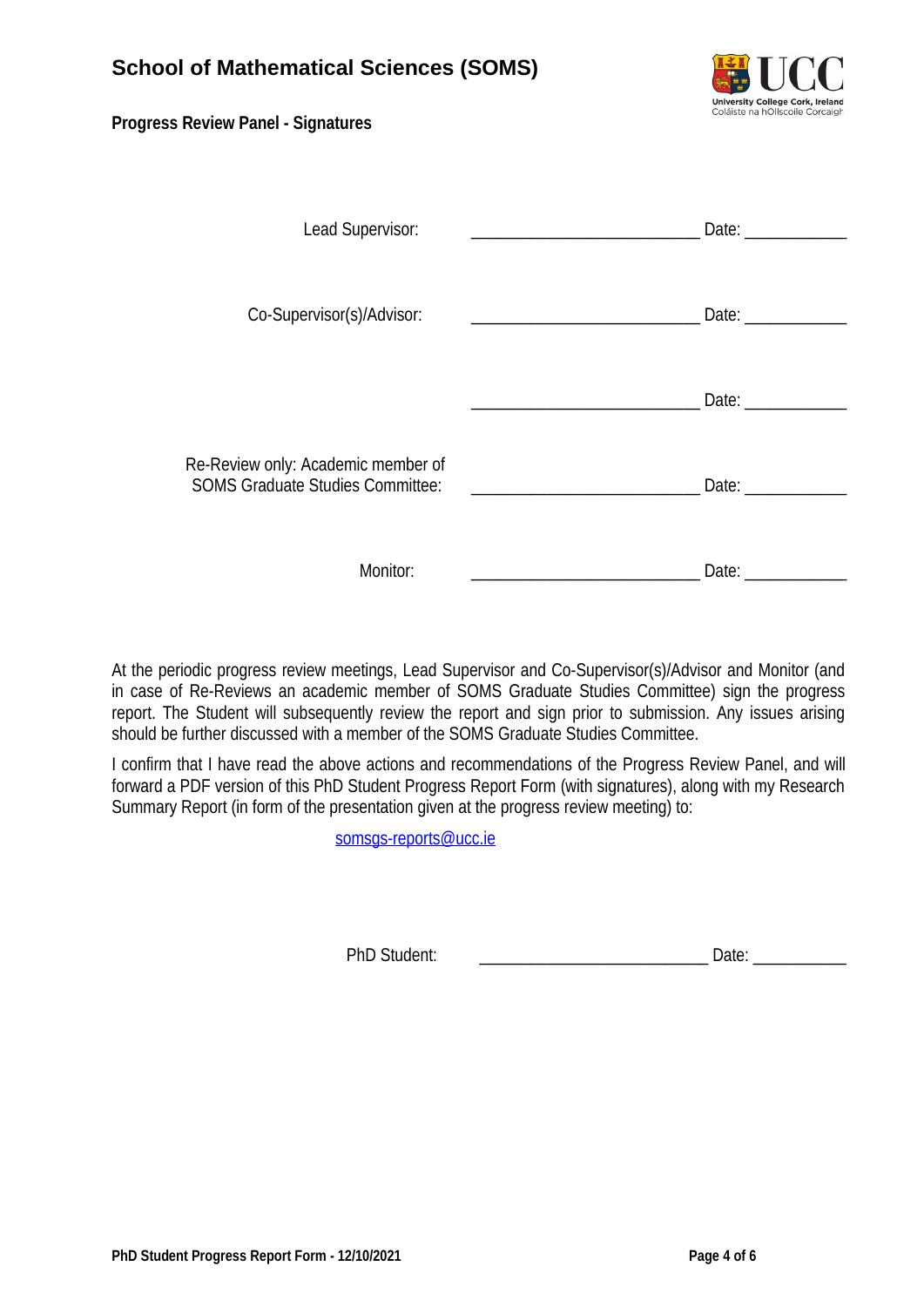

# **Appendix A – Research Project & Personal Development Plan**

Both Research Project & Personal Development Plan should be treated as live-documents, to be revised and updated as needed during the PhD project.

**Tentative Title of Project:** 

**Research Project Plan:**

**Personal Development Plan:**